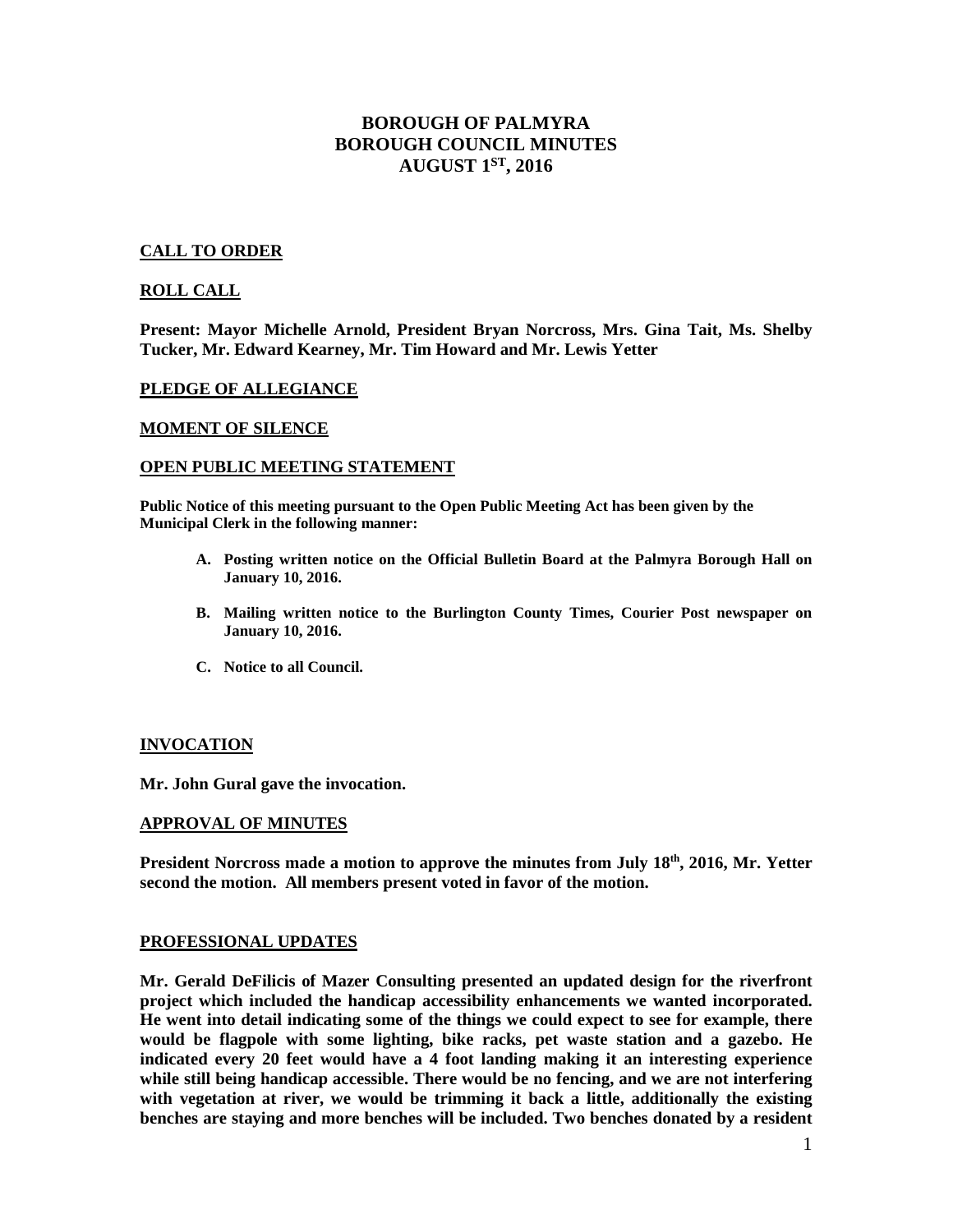**currently at public works will also be incorporated into the project. If we choose, signage indicating open/close times could be included at a later time.** 

## **PUBLIC PORTION**

**This public portion is for discussion on professional updates, resolutions and ordinances listed on the agenda. Please sign in and state your name and address for the record. Council will give all comments appropriate consideration. Each citizen will be allotted up to five (5) minutes to speak, in order to allow everyone an opportunity to ask questions and express their opinions or concerns. Please direct all comments to the Mayor. Each citizen may only speak once during each public portion.** 

**President Norcross made a motion to open the public portion, Mrs. Tait second the motion. All members present voted in favor of the motion.** 

**Mr. Rader-Harbour Drive- Will there be extra outlets available for electrical use and lighting? Will a surveillance system be installed? Mayor Arnold responded no surveillance system is currently planned, there will be electric and minimal lighting at the stage/gazebo area and the flag pole as we have to be mindful of the impact to the area. Mr. Gural also responded that the Burlington County Municipal Park Development Program does not provide for surveillance systems and it was not part of the original application. If the need is determined to be in the future we would have to go back and look at it then.** 

**No one else from the public wishing to be heard, President Norcross made a motion to close the public portion, Mr. Howard second the motion. All members present voted in favor of the motion.** 

## **RESOLUTIONS**

### **RESOLUTIONS- Consent Agenda**

**Resolution 2016-193 thru Resolution-2016-199, will be enacted as a single motion, if any resolution needs additional discussion it will be removed from the consent agenda and voted on separately.** 

**Mayor Arnold requested that because there may be additional discussion on various resolutions they be voted on separately. President Norcross made a motion to withdraw the consent agenda, Mr. Kearny second the motion. All members present voted in favor of the motion.** 

**Resolution 2016-193, Resolution Awarding Green Scape Tree Service LLC of Glenside, Pa. Tree Service Contract effective August 1, 2016.** 

**President Norcross made a motion to approve resolution 2016-193, Mr. Kearny second the motion. At the call of the roll, the vote was:** 

**At the call of the roll, the vote was:** 

 **AYES: President Norcross, Mrs. Tait, Ms. Tucker, Mr. Kearney, Mr. Howard, Mr. Yetter NAYES: None**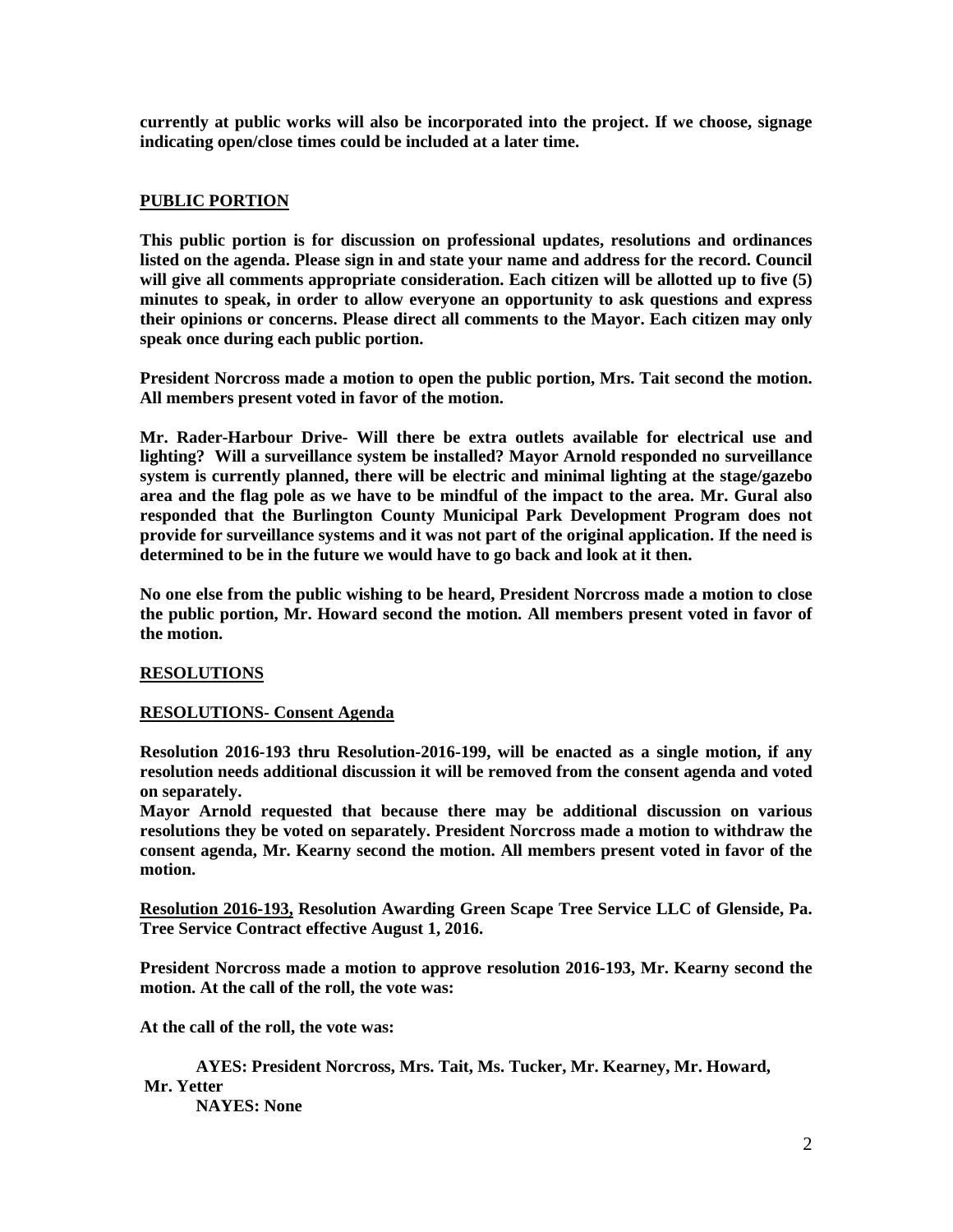**Resolution 2016-194, Resolution Extending The Due Date For 2016 3rd Quarter Property Taxes.** 

**Mayor Arnold explained that because the county had just adopted its budget on July 13, 2016 and we just received our rate on July 22, 2016 there was not enough time to get the tax bills out so we are extending the payment due date to September 2, 2016. President Norcross made a motion to approve resolution 2016-194, Mr. Kearny second the motion. At the call of the roll, the vote was:** 

**At the call of the roll, the vote was:** 

 **AYES: President Norcross, Mrs. Tait, Ms. Tucker, Mr. Kearney, Mr. Howard, Mr.Yetter NAYES: None** 

**Resolution 2016-195, Resolution Authorizing The Award Of A Non-Fair And Open Contract To Contarino Brothers, Inc. Woodbury Heights, New Jersey For Brick Step Reconstruction For Borough Hall Of The Borough Of Palmyra In An Amount Not To Exceed \$39,000.00.** 

**President Norcross inquired if we would exceed the bid threshold of \$40,000.00? Mr. Gural explained no, as we are allowed to go over 20% of the original based contract cost, he further explained it was publicly advertised and we were not obligated to put out to bid we solicited quotes. Mayor stated the time frame would be 90 days start to completion, and the project should begin around the end of August.** 

**President Norcross made a motion to approve resolution 2016-195, Mr. Kearny second the motion. At the call of the roll, the vote was:** 

**At the call of the roll, the vote was:** 

 **AYES: President Norcross, Mrs. Tait, Ms. Tucker, Mr. Kearney, Mr. Howard, Mr.Yetter** 

 **NAYES: None** 

**Resolution 2016-196, Resolution Approving Contract Change Order #1 For CME Associates For The Above Ground Fueling Station Project In The Amount Of \$8000.00.** 

**Mayor Arnold commented; council originally approved amount not to exceed 10,000.00, this change order came in at 8,000.00. Thanked John for all the hard work and keeping the cost down. President Norcross stated the change was due to some security concerns which was seen by the Superintendent of Public Works.** 

**President Norcross made a motion to approve resolution 2016-196, Mr. Yetter second the motion. At the call of the roll, the vote was:** 

**At the call of the roll, the vote was:**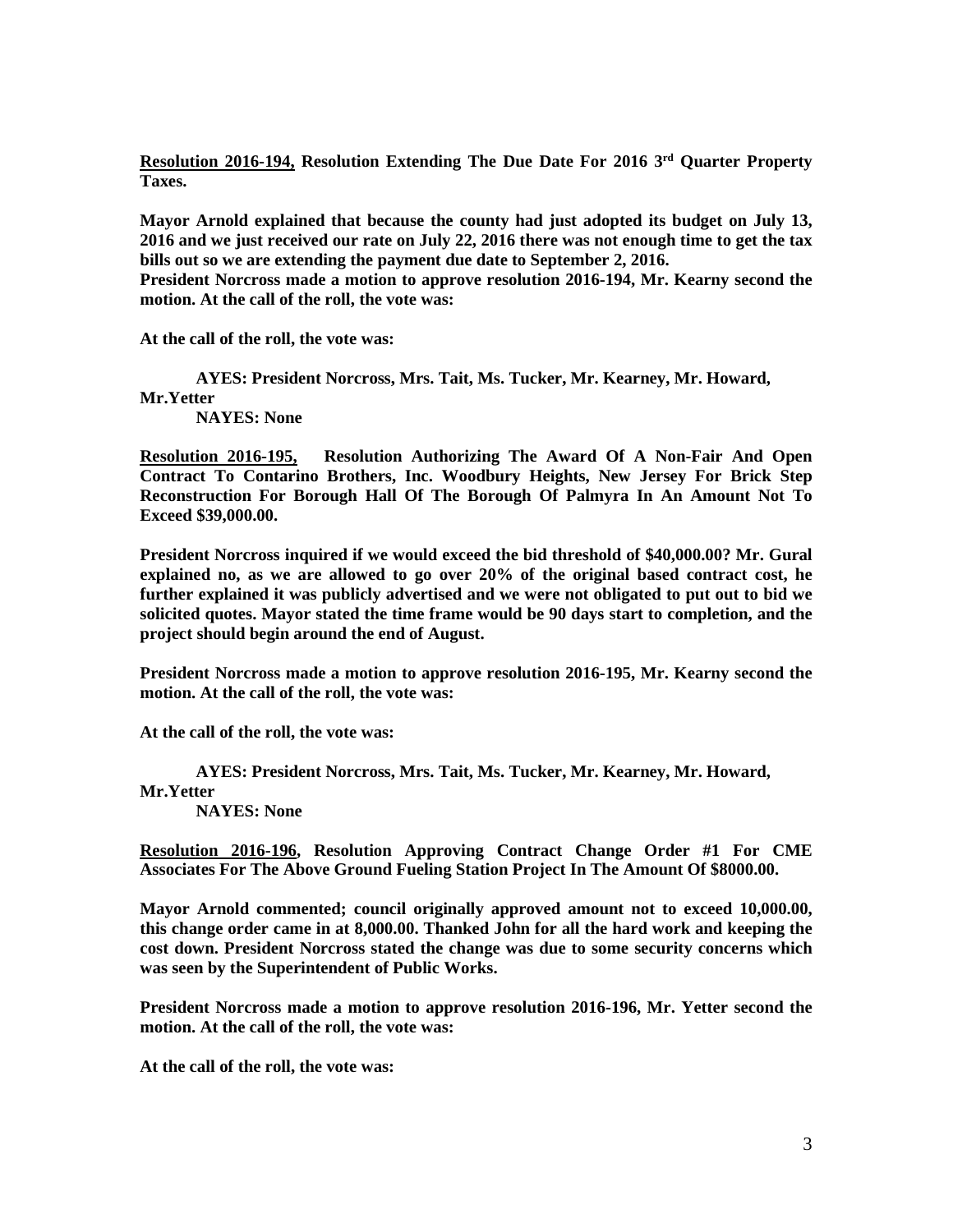**AYES: President Norcross, Mrs. Tait, Ms. Tucker, Mr. Kearney, Mr. Howard, Mr.Yetter** 

 **NAYES: None** 

**Resolution 2016-197, Resolution Approving Contract Change Order #1 For Maser Consulting For The W. Fourth Street One-Way Traffic Study/Project In The Amount Of \$7,013.50.** 

**Mayor Arnold explained this cost was all inclusive for Mazer regarding all changes/updates from comments of residents, Board of Education, and Borough Council, regarding one way and two way-no parking on the W 4th Street Project. Additionally the project was completed ahead of schedule.** 

**President Norcross made a motion to approve resolution 2016-197, Mr. Kearny second the motion. At the call of the roll, the vote was:** 

**At the call of the roll, the vote was:** 

 **AYES: President Norcross, Mrs. Tait, Ms. Tucker, Mr. Kearney, Mr. Howard, Mr.Yetter** 

 **NAYES: None** 

**Resolution 2016-198, Resolution Approving Contract Change Order #1 To Maser Consulting For The Riverfront Park Project For UpLand Waterfront Project In An Amount Not To Exceed \$4,650.00.** 

**Mayor Arnold explained this change is the cost of the DEP permit which is required for this project.** 

**President Norcross made a motion to approve resolution 2016-198, Mr.Yetter second the motion. At the call of the roll, the vote was:** 

**At the call of the roll, the vote was:** 

 **AYES: President Norcross, Mrs. Tait, Ms. Tucker, Mr. Kearney, Mr. Howard, Mr.Yetter** 

 **NAYES: None** 

**Resolution 2016-199, Resolution Appointing William Lunemann As Electrical Sub-Code Official, Effective August 1, 2016, Subject To Terms Of Offer Of Employment, To Expire December 31, 2016.** 

**President Norcross made a motion to approve resolution 2016-199, Mr. Howard second the motion. At the call of the roll, the vote was:** 

**At the call of the roll, the vote was:** 

 **AYES: President Norcross, Mrs. Tait, Ms. Tucker, Mr. Kearney, Mr. Howard, Mr.Yetter.** 

 **NAYES: None**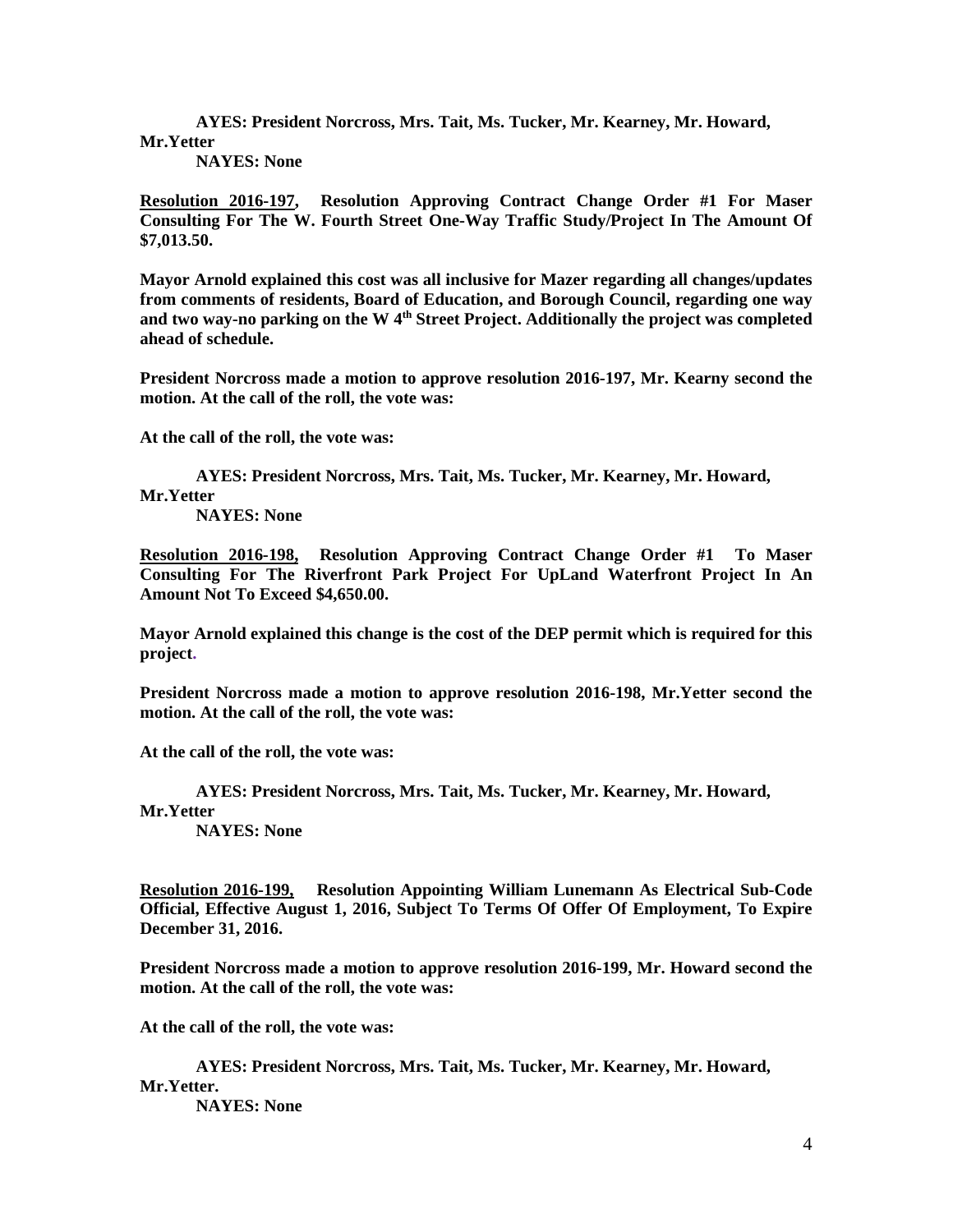**Resolution 2016-200, Resolution Excluding the Public from Certain Meetings Pursuant To Section 8 of The Open Public Meeting Act C. 231 P.L. 1975. Litigation, Contracts** 

**President Norcross made a motion to approve resolution 2016-200, Mr. Yetter second the motion. At the call of the roll, the vote was:** 

**At the call of the roll, the vote was:** 

 **AYES: President Norcross, Mrs. Tait, Ms. Tucker, Mr. Kearney, Mr. Howard, Mr.Yetter** 

 **NAYES: None** 

## **COMMUNITY SPOTLIGHT**

**Chief Pearlman reminded everyone about National Night Out tomorrow August 2nd, 2016, some activities include, The Car Show, Community Shredding Event, and local restaurants providing free food samples, additionally the Friends Band will be playing at the band shell. Also in attendance will be the Fire Department, CERT, and Palmyra EMS. The event is from 6:00 to 9:00 pm. and we will be giving away book bags with school supplies. The Mayor commented she wanted to thank the donators of the school supplies, Walmart, Sam's Club, Michelle Arnold Weichert Realty and Gene O'Conner.** 

**Chief Pearlman stated the Youth Academy this year was attended by 13 children up from the previous year of 10. The children actually did PT with the Officers, took a tour of an emergency room, morgue, and lab, and participated in fire simulation. At the end of the classes the students had a graduation ceremony which was attended by many parents. Additionally the Senior Academy will be starting September 13th, 2016, applications will be handed out at National Night Out August 2nd, 2016, trying to keep the class to 20 people.** 

**Mr. Yetter stated the Summer Concert Series is still under way, August 9th, 2016 we will be featuring High Noon Express, August 30th, 2016 The Hip Replacementz, August 23rd and August 16th will be finalized soon and all will be notified.** 

**Mayor Arnold wanted to show the basket of vegetables she received from the Community Garden and let everyone know the Community Garden is thriving.** 

**Ms. Tait again noted The Red Cross Blood Drive is also taking place on August 2nd, 2016 at the Community Center, starting at 4:30, in conjunction with National Night Out.** 

## **DISCUSSION ITEMS**

**A. If you are attending the annual municipal conference please contact either John, Marie, or Rita and let them know so arrangements/ reservations may be made by weeks end.**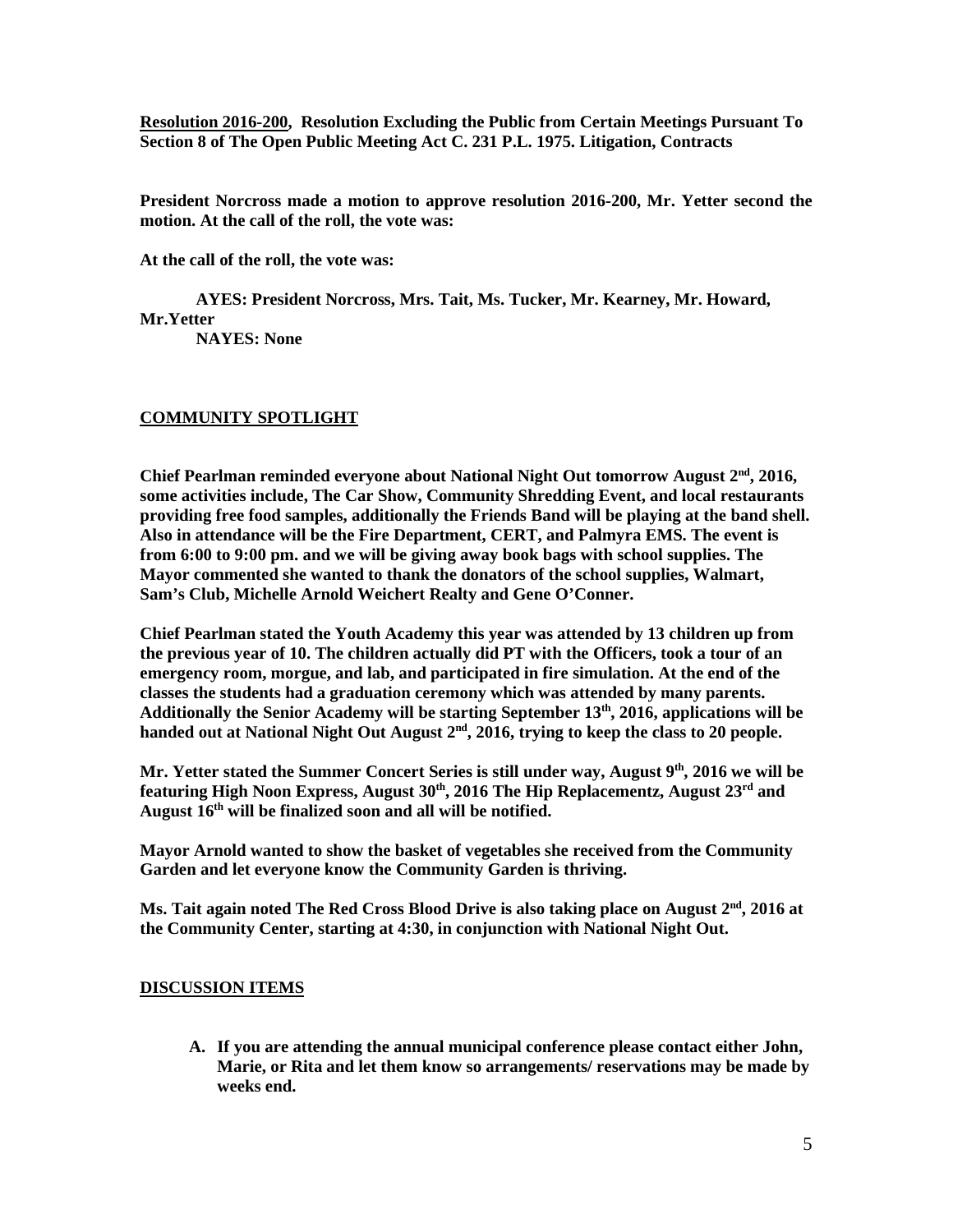**B. Mayor Arnold also announced that the South Broad street Project is almost complete; only a utility pole needs to be removed and relocated. After many conversations with NJ Transit and Public Service the disagreement has been worked out and permission has been granted. Crews will be out and the pole should be relocated within the next two weeks.** 

## **ADMINISTRATORS REPORT**

- **A. The community center rules and regulations committee met and are working on and gathering information, will have another meeting shortly, will keep everyone update as they proceed.**
- **B. Trash Committee met also and a lot of ideas are being circulated, however there are many people involved in this and we may have to continue the public hearing date as there are many issues we are trying to address. One of the issues bulk collections, many people need a better understanding of the rules. We are trying to find a way that works better for every. Electronic recycling another issue; the County Resource Recovery Center has raised its price they charge municipalities to drop off televisions, computer equipment from 30.00 per unit to 100.00 a unit; we just cannot afford to continue. We do not have a facility to house and collect these types on items, and we cannot take them to landfill. Mayor added today was bulk trash and there were 14 televisions out at the curbs. Mr. Gural added residents can take up to two electronic devices to the County Resource Recovery Center for no charge. Extensive conversation was had regarding exactly what is considered a bulk trash item. Our website has the criteria of exactly what a bulk trash item is. Mayor stated very important committee and thanked everyone for their hard work.**
- **C. Mr. Gural stated the explanation given earlier by the Mayor explained things very well. The tax rate graphs, breakdown and other explanations are on our website.**
- **D. Mr. Gural explained at the Community Center we are installing an additional two doors with key fob systems which will make it more convenient access for those needing to get into the building.**
- **E. Mr. Gural indicated the JIF reports you received are snapshots as to how the Borough is performing in the JIF with relationship to other municipalities. JIF is the Joint Insurance Fund.**
- **F. The four way stop at Cinnaminson Avenue and Temple Blvd has been installed, now everyone stops. A stop sign at the corner is partially obstructed by a tree, Chief Perlman is in contact with the county to see how they want to handle the sign. We will get the tree taken care of.**
- **G. Mr. Gural stated, the land use board at their last meeting adopted a resolution indicating the two lots on Highland Avenue, formally known as the PNC Bank Building were designated as an area in need of redevelopment, the Land Use Board also appointed Marie Nagle, Land Use Board Secretary.**
- **H. Mr. Gural indicated, we extended the application due date for the janitor position due to so technical issues as far as timing.**

**PUBLIC COMMENT. Please sign in and state your name and address for the record. Council will give all comments appropriate consideration. Each citizen will be allotted up to five (5) minutes to speak, in order to allow everyone an opportunity to ask questions and express their opinions or concerns. Please direct all comments to the Mayor. Each citizen may only speak once during each public portion.**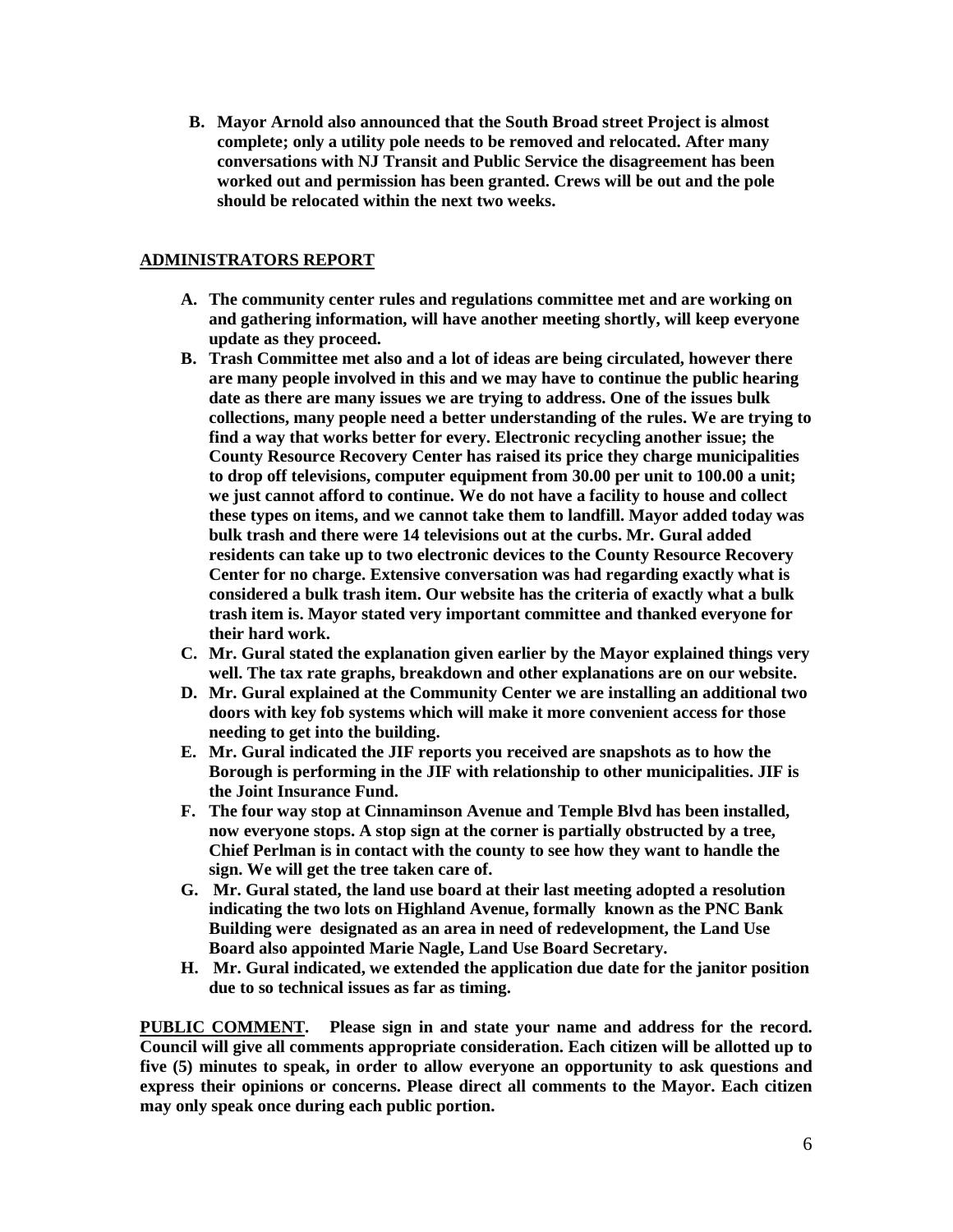**President Norcross made a motion to open the public comment, Mr. Howard second the motion. All members present voted in favor of the motion.** 

**Mr. Rader – Harbour Drive – Could you clarify why the advertisement for Janitor indicates the person must be able to lift 75lbs., as that could disqualify some people. Does the position include health insurance? Mr. Gural responded the position does not include health insurance and the applicant must be able to pass the pre-employment physical, the ability to lift 75lbs may arise at some point and time during the job, so we want to know it can be done, it doesn't mean you have to lift 75lbs every day.** 

**Mr. McElwee – Memorial Avenue – Wanted to note his grandson went to the police academy and he really enjoyed it. He noticed the blue and green receptacles by the War Memorial, thanked Chief Pearlman and the police department for continuing to check on and watch the War Memorial area, especially now with this Pokémon game and the increased traffic. Soon the statue should be here, as soon as it is in well let you know so we can get it installed.** 

**No one else wishing to be heard, President Norcross made a motion to close the public portion, Mr. Kearny second the motion. All members present voted in favor of the motion.** 

### **MAYOR AND COUNCIL COMMENTS.**

**Mr. Yetter - no comments** 

**Mr. Howard -Great Job by The Police Department with The Police Academy, it was really enjoyed by children.** 

**Mr. Kearny - Still working on Trash Ordinance** 

**Ms. Tucker – no comments** 

**Mrs. Tait – no comments** 

**President Norcross – Currently working with Tracy on the outside eating possibilities, we have a meeting scheduled for this coming Friday.** 

**Mayor Arnold – Just a reminder Borough business should be conducted via borough issued items, phones, laptops, email. Bryan Norcross and Lew Yetter volunteered to help Mayor Arnold with putting together a committee to work on an information packet to be given to new residents at the time co inspections so they are better informed about The Borough Of Palmyra.** 

### **CLOSED SESSION**

**Resolution 2016-200, Resolution Excluding the Public From Certain Meetings Pursuant To Section 8 Of the Open Public Meeting Act C. 231 P. L. 1975. Litigation, Contracts.**